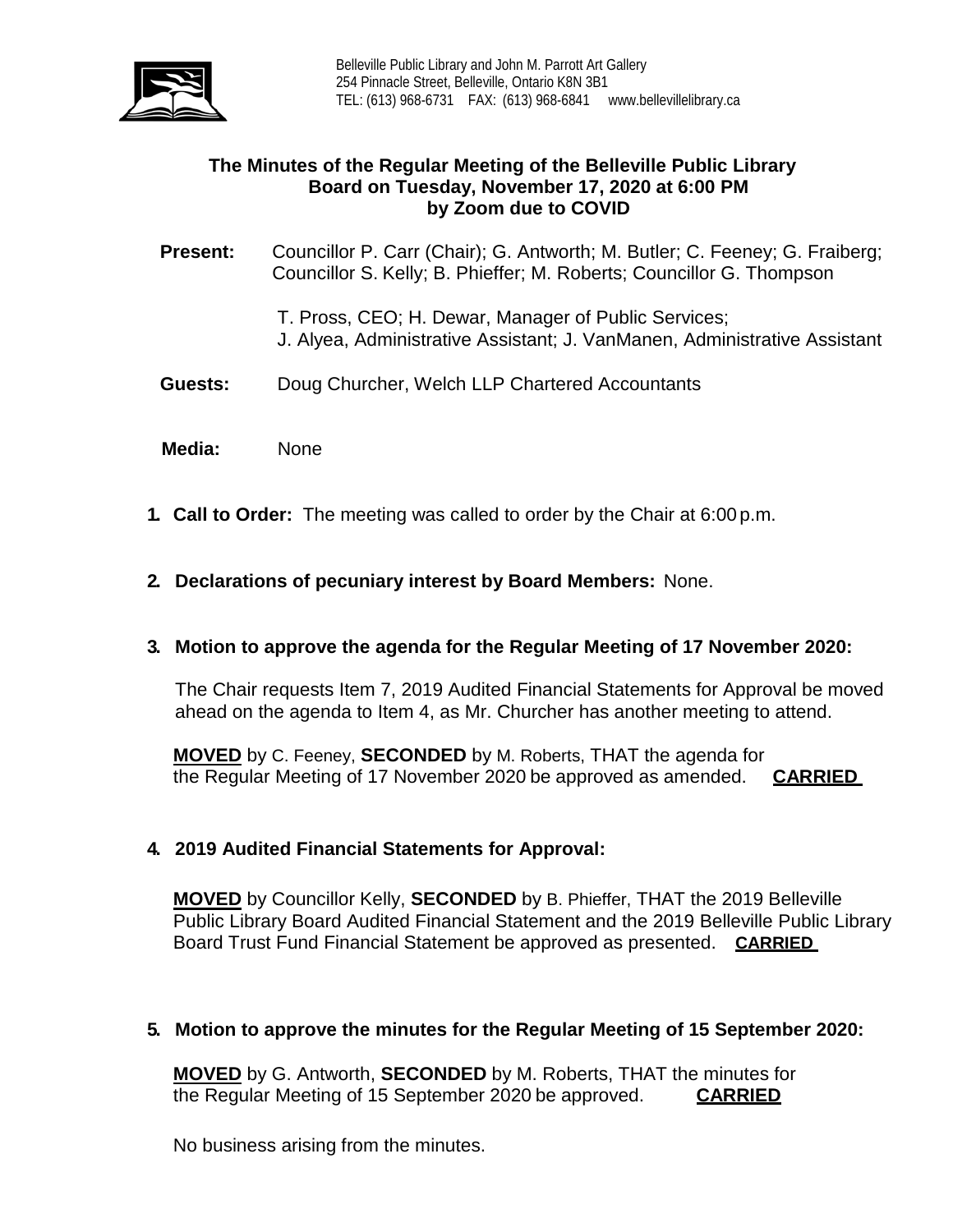

# **6. Items for Information:**

 **Statistics September and October 2020 CEO's Report Media Report Correspondence: Letter to Minister MacLeod** 

**MOVED** by G. Fraiberg, **SECONDED** by M. Butler, to receive the Items for Information. **CARRIED** 

**7. Financial Statement to 31 October 2020:**

**MOVED** by M. Roberts, **SECONDED** by C. Feeney, THAT the Financial Statement to 31 October 2020 be approved. **CARRIED**

### **8. Budget report #20-17 on cost overruns, COVID related expenses and reserve transfer authorization:**

**MOVED** by Councillor Thompson, **SECONDED** by Councillor Kelly, THAT the Library Board receives Report #20-17 for information and THAT the Library Board authorizes the following transfers from the 2020 operating budget to Library reserve accounts:

| Reserve account name:     | Amount to be transferred from<br>operating budget to reserves: |
|---------------------------|----------------------------------------------------------------|
| <b>Sick Leave Reserve</b> | \$5,000                                                        |
| Capital Reserve (boilers) | \$10,000                                                       |

and THAT the Library Board authorizes the following transfers from Library reserve accounts to the general operating budget:

| Reserve account name:                                | Amount to be transferred from reserves |
|------------------------------------------------------|----------------------------------------|
|                                                      | to operating budget:                   |
| Sick Leave Reserve (to cover sick leave   \$1,082.77 |                                        |
| payout to employee)                                  |                                        |

## **CARRIED**

## **9. Policy approval: revised Code of Conduct for COVID (mask requirement):**

**MOVED** by C. Feeney, **SECONDED** by G. Antworth, THAT the Library Board approves the revised Code of Conduct policy, amending #1 to read "A face covering that fully covers the nose and mouth, or a clear face-shield, must be worn at all times by persons in the building, as per local Public Heath guidelines". **CARRIED**